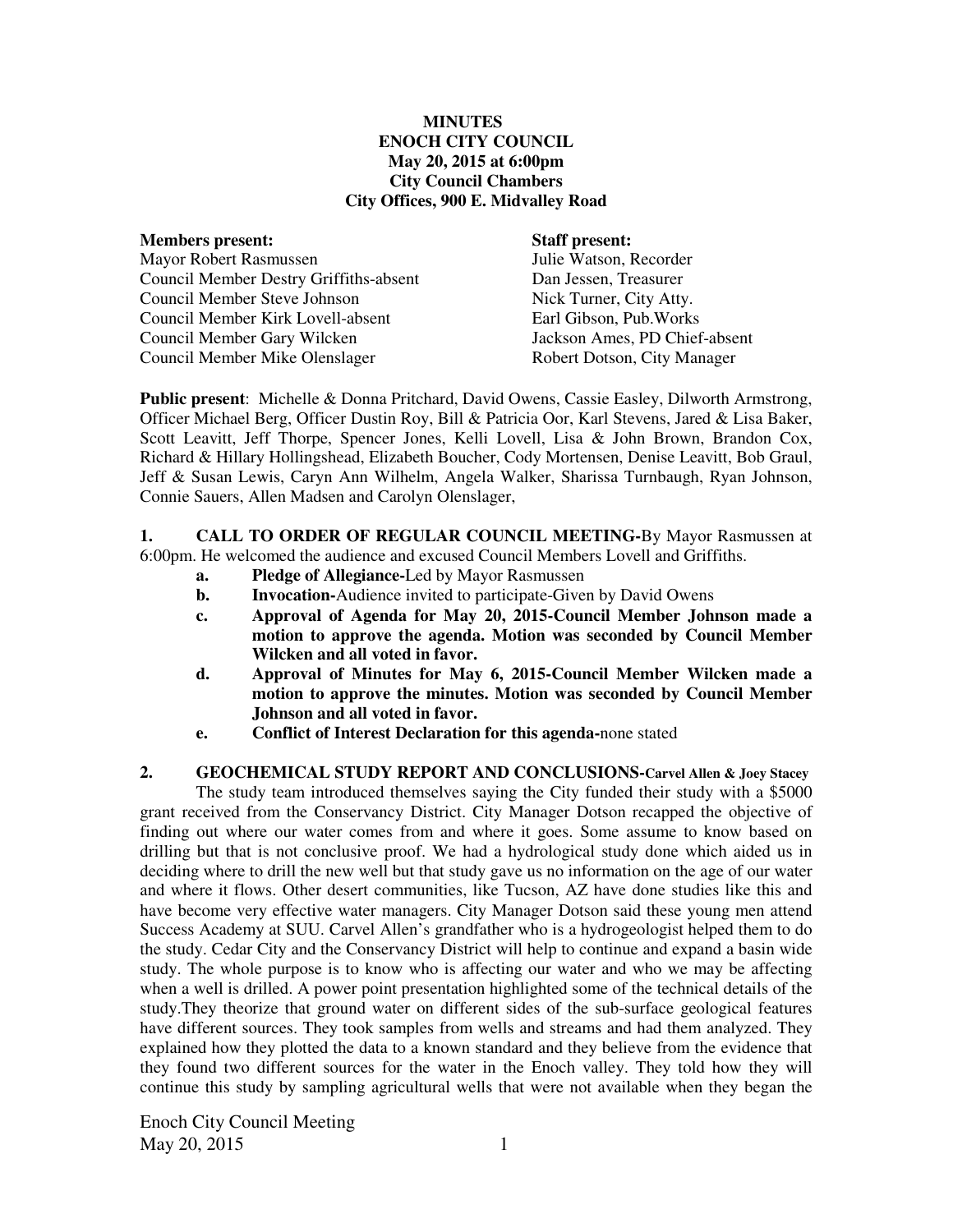study. Mayor Rasmussen thanked them for the report adding we need further study to draw conclusions.

## **3. DISCUSS FINAL PLAT OF THE RIDGE SUBDIVISION, PHASE 11**

Mayor Rasmussen asked City Manager Dotson if they have met all requirements and he confirmed they have. There was no other discussion.

## **4. RESOLUTION NO. 2015-05-20-A A RESOLUTION APPROVING THE FINAL PLAT OF THE RIDGE SUBDIVISION, PHASE 11**

**Council Member Olenslager made a motion to approve Resolution No. 2015-05-20- A, a resolution approving the final plat of The Ridge Subdivision, Phase 11. Motion was seconded by Council Member Johnson and a roll call vote was held as follows:** 

| <b>Council Member Griffiths-absent</b> | <b>Council Member Olenslager-yes</b> |
|----------------------------------------|--------------------------------------|
| <b>Council Member Johnson-yes</b>      | <b>Council Member Wilcken-yes</b>    |
| <b>Council Member Lovell-absent</b>    | <b>Motion passed</b>                 |

### **5. PUBLIC HEARING ON TENTATIVE 2015-2016 BUDGET**

Mayor Rasmussen asked for a motion to enter the public hearing. **Council Member Wilcken so moved. Motion seconded by Council Member Johnson and all voted in favor.** 

Mayor Rasmussen invited the public to comment on the 2015-2016 budget which has been available for review. There were no comments.

 **Council Member Wilcken made a motion to end the public hearing. Motion was seconded by Council Member Olenslager and all voted in favor.** 

### **6. DISCUSS 2015-2016 TENTATIVE FINAL BUDGET**

Mayor Rasmussen asked for more discussion on the budget and there was none.

**7. RESOLUTION NO. 2015-05-20-B A RESOLUTION ADOPTING A CERTIFIED TAX RATE AND BUDGET FOR THE FISCAL YEAR ENDING JUNE 30, 2016** 

**Council Member Johnson made a motion to approve Resolution No. 2015-05-20-B, a resolution adopting a certified tax rate and budget for the fiscal year ending June 30, 2016. Motion was seconded by Council Member Olenslager and a roll call vote was held as follows:** 

| <b>Council Member Griffiths-absent</b> | <b>Council Member Olenslager-yes</b> |
|----------------------------------------|--------------------------------------|
| <b>Council Member Johnson-yes</b>      | <b>Council Member Wilcken-yes</b>    |
| <b>Council Member Lovell-absent</b>    | <b>Motion passed</b>                 |

Treasurer Dan Jessen said the State gives us the tax rate at a later date and we don't know what it will be right now.

## **8. OPEN 2014-2015 BUDGET AND SET A PUBLIC HEARING FOR JUNE 17, 2015**

Mayor Rasmussen explained it is necessary to open the current budget to make year-end adjustments within departments and we will also need to set a public hearing on it. **Council Member Wilcken made a motion to open the 2014-2015 budget and set a public hearing for June 17, 2015. Motion was seconded by Council Member Johnson and all voted in favor.** 

### **9. PUBLIC HEARING ON CHANGES TO NUISANCE ORDINANCE**

Mayor Rasmussen asked for motion to enter the public hearing. **Council Member Johnson so moved. Motion was seconded by Council Member Wilcken and all voted in**  favor. Council Member Wilcken stated this discussion is in the early stages and some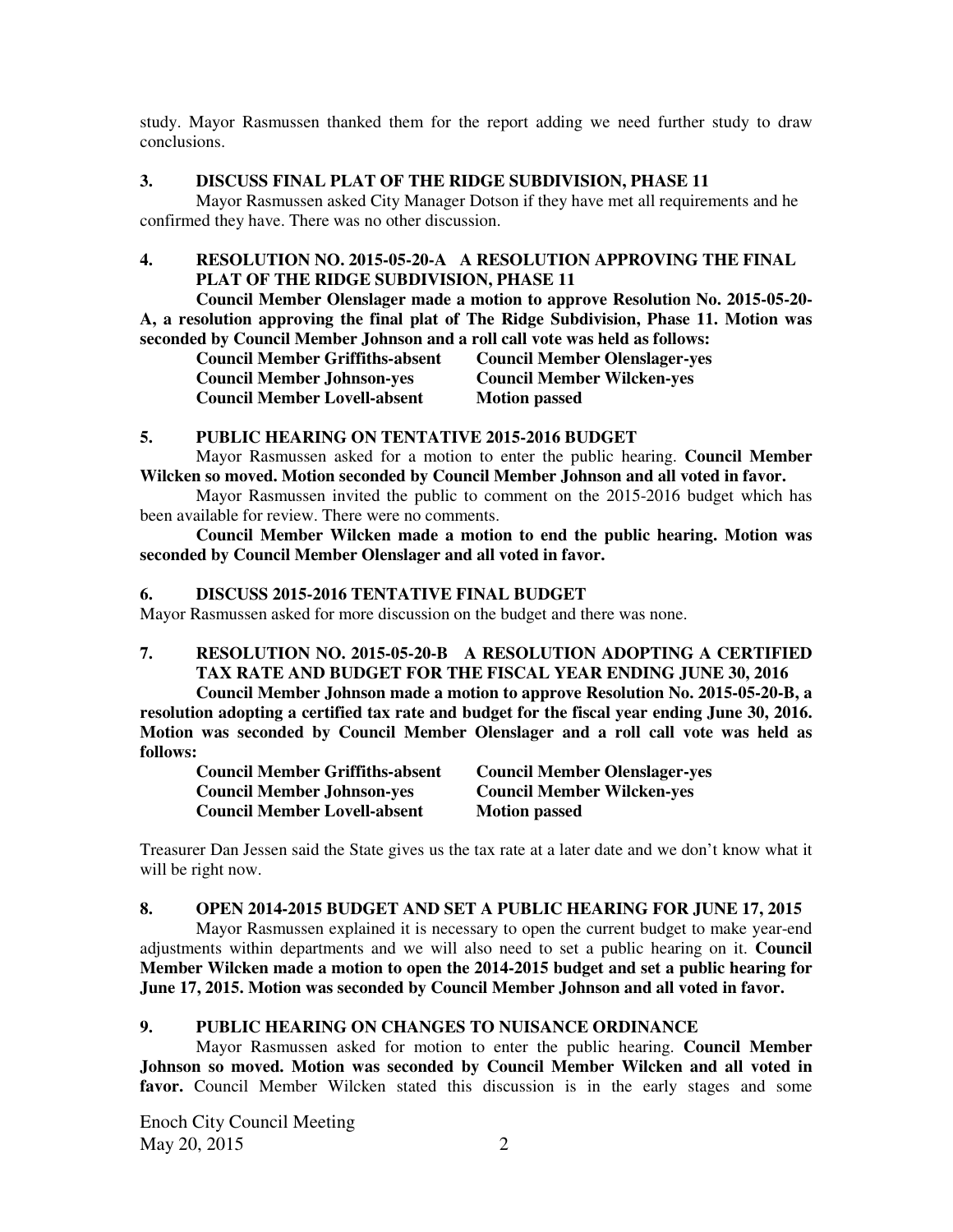recommendations from staff have been made. The Council would like public input because nothing is decided at this time and will appreciate any comments. Mayor Rasmussen invited comments on nuisance issues.

Donna Pritchard said she is concerned that the Chief said we have no resources to enforce the ordinances we have. What do we do about that? She suggested that when there are nuisances whether private or with more people involved we need to work for compliance rather than giving punishment. We need to talk to each other and try to work it out before it is a big issue.

Brandon Cox asked what the proposed changes are. *City Manager Dotson said we need to consolidate nuisance items that are currently located in different places in the Code, define nuisances and take out things that are subjective in nature or that we do not have the will to enforce.* Brandon said he is in favor of some City intervention on nuisances but not for the City to go on private property unless it is affecting other resident's property. He cited tough rules in West Valley City where things are taken to extremes adding we should not do that but should work with people to get remedies to problems.

Caryn Wilhelm said she is concerned with old junk cars and over grown weeds. It does affect property values and also the enjoyment of our area. We need to feel better about living in Enoch and we need to improve what we have. To push people to do basics of care is to enforce the ordinances to get a positive change. Post notice, talk to people and give a specific time and some support to do what is required and then penalties if there is no follow through**.** 

Cassie Easley said she looked up the definition of a nuisance and she read it adding it is very broad. She took issue with a public body deciding what is an annoyance to them, making a law about that and then penalizing people if they disagree. She thinks that is an infringement on her rights. Enoch has lots of vacant properties with weeds. You can't do anything on others property and it is not her position to tell them how to keep their property.

There were no other comments. **Council Member Olenslager made a motion to end the public hearing. The motion was seconded by Council Member Wilcken and all voted in favor.** 

## **10. DISCUSS CHANGES TO NUISANCE ORDINANCE**

Mayor Rasmussen asked for discussion. Council Member Wilcken cited an example he got from talking to his son in prison who suggested we do away with the nuisance ordinance and make an ordinance that requires you have a BBQ each month. You have to attend and talk to your neighbors to work things out and that makes sense. The idea that we can as a body, decide what is right and wrong could be avoided if we communicated. Council Member Johnson said he appreciated the comments. Nuisance ordinances tend to be vague and arbitrary. He has looked at what other cities do and cited some examples of extremes that can happen in enforcement. We have to make sure this will not be abused. Council Member Olenslager said he agrees we don't want to tell people how to keep their property cosmetically but some things have to be dealt with by the City when it affects more than one resident. We have noxious weeds, flood control and safety issues that need to be addressed to protect the City from lawsuits and to protect employees. Mayor Rasmussen asked where we go from here.

 City Manager Dotson said he would recap what has been suggested. Change the definition of a nuisance and only define a public nuisance which affects more than one person. Public nuisances can be more defined because that affects more people and is less subjective. He read from current code giving more details about things like public decency, safety and unlawfully causing water to be obstructed or creating a danger rendering three or more persons insecure and in danger. Weeds would only be regulated if they are weeds classified as "noxious" by the State. Council Member Wilcken said we are trying to get rid of things we can't enforce and make it compact and not redundant. City Manager Dotson said most everything will be consolidated in Chapter 13 leaving only dangerous buildings in Chapter 10. Some things are covered in State Code and we will repeat some of those. We don't have resources or the will to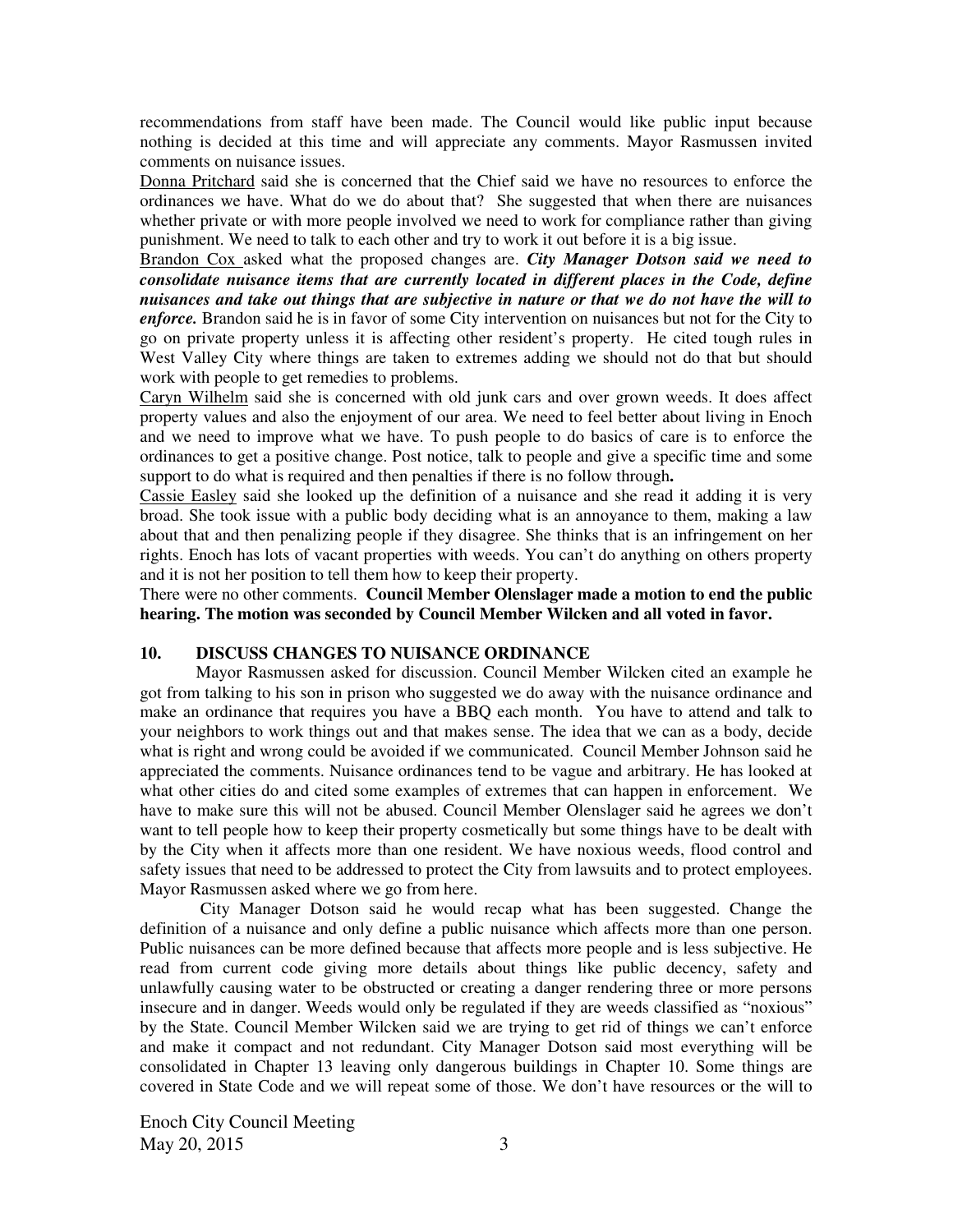enforce some things. If the Council so chooses we will abate only the most extreme nuisances and cover costs by liens on property. The International Building Code covers abatement of dangerous buildings. He asked that the Council give direction to staff on what they would like to have in the Code. Council Member Wilcken said there is no deadline and no rush on this and we want to get it right.

City Manager Dotson said he and Chief Ames suggest more than one public hearing. We get complaints every day and we try to talk to folks and help them through it. In many cases it works out. When we encounter those who don't want to comply then we have a problem and we have to have a solution. We have had a challenge for years. We are expected to enforce the ordinances we have and that is not currently possible. Residents have an expectation the City will address public nuisances.

City Attorney Nick Turner said there are ideological decisions to be made. There are people in this world who will not keep their property in a safe condition. As a City you need to have a mechanism to address those individuals due to safety issues such as weeds that are so high they pose a fire hazard. Hoarding situations are also a safety issue in fires. Some folks will not or can't do it on their own. You need to have some ability to do some things. There was more discussion of current problems and decided that a second public hearing would be held on June 17th. It will be noticed in the newsletter, website and on other social media.

#### **11. PUBLIC COMMENTS**

Lisa Baker of 4662 Half Mile Road said she wants to start out by saying she takes pride in her home and yard however she can't take pride in her street. She wanted to recap the history of what they have lived through. She read from Council minutes of 10-17-2004 about storm water diversion. The City is responsible for culverts and Earl was assigned back then to do something. The developer in the last phase of Trails West should have been made to do something. She read from other minutes in 2004 and noted things that have happened since then. In 2005 they removed their gravel and the property still floods. Earl was supposed to lower culverts and he shot the grades but never did the culverts. They have been living in a war zone for nine months. The road is not ready to be paved until it can be done correctly in all areas including culverts. She is exhausted by this. Water does not flow because it was not engineered correctly. It is not ok for her yard to get ruined every time it rains. It is the City's responsibility for drainage. The culverts need to be lowered and the City should do it. Residents are to maintain their own culverts but water has never flowed right. She said a previous City Council approved resetting culverts and it never happened. They are tired of band aids and no solutions. There is a lack of communication. For over a decade The City has laid this burden on residents and it is past time for the City to take proper action to fix the road right, compact the sewer line, re-grade and then replace frontage material which has been removed.

Jared Baker of 4662 Half Mile Road asked for everyone who lives on Half Mile Road to please stand and he counted over 20 people here tonight. This is not just the Bakers complaining. He said to this Council whether you inherited this problem or have been here a long time it is past time for open honesty and accountability. After 10 years of them bringing this up they are here again. The storm drain project and lack of compaction are causing issues. Paving now would be detrimental and a waste of resources. More prep is needed so the road will last. He cited items like the new sewer line on east side saying the lack of compaction is evidenced by the sinking. He cited many other issues. He said the City removed some driveway material, took photos and say they will replace it but there were many issues that were bad before this project started. Water can get into the new sewer line which will cause back-ups and damage and he will have great issues with that. The storm water is as bad or worse than before the drainage pipe was installed. He is a professional geologist and deals with this daily. Even compacted soils when allowed to saturate will fail. He gave many more technical details. He cited the City ordinance about storm water in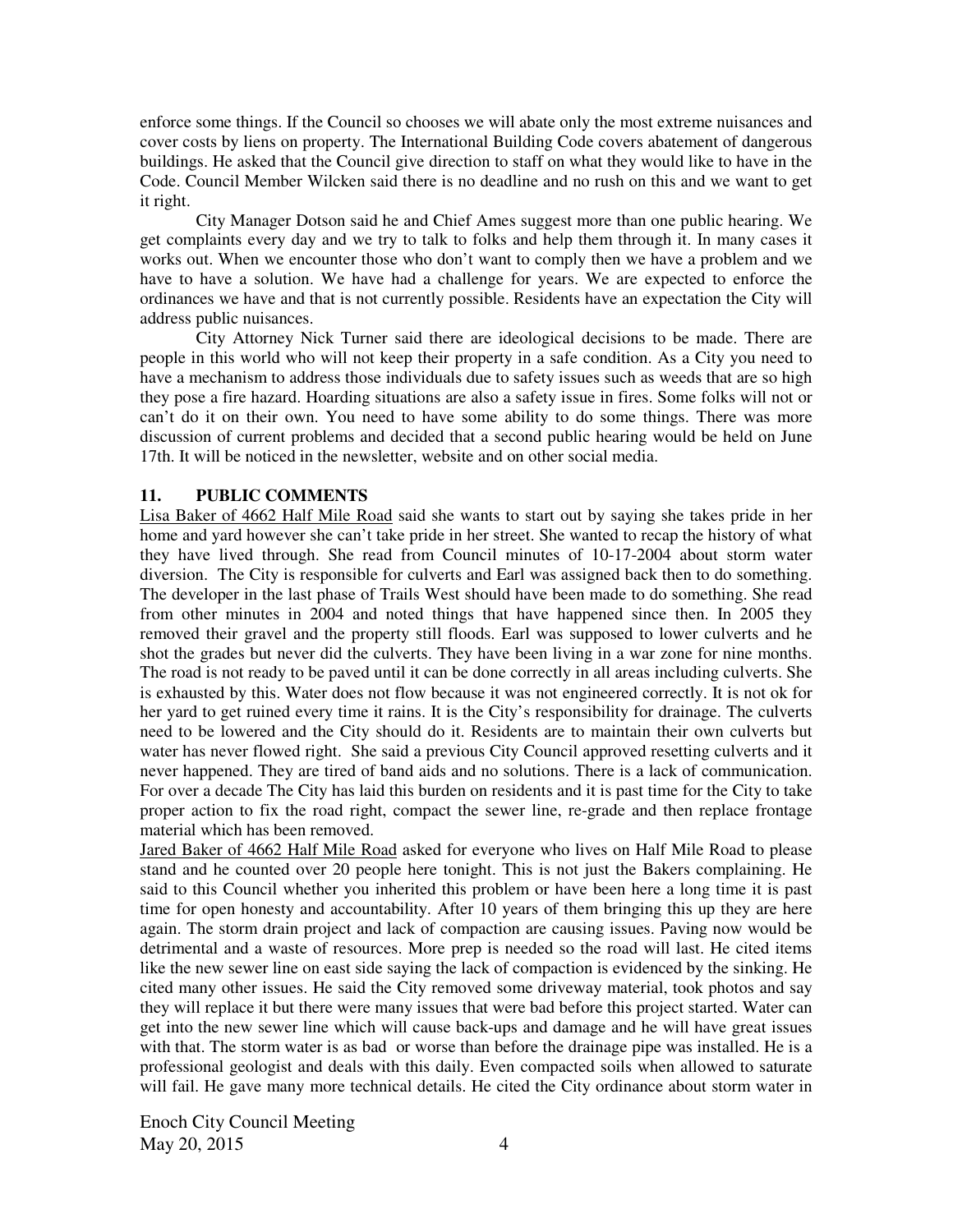front of homes. He said if properly graded the roadway would work to carry water away in storms. Requiring each homeowner to maintain culverts when they were wrong to begin with is a problem. Having no true standard or enforcing the standard is a poor practice. It is past time to do the right thing and they have been more than patient for the City to fulfill their obligations. He gave a list of what needed to be done. There needs to be a standard of practice and then comply with it. Be honest with citizens. He is begging the Council to please do the right thing and do the promised things. Whether they inherited this issue or have been around for years they need to act. Karl Stevens of 4734 Half Mile Road said Earl and City Manager Dotson come out yesterday to assess this settling. He received assurance that there is work to be done yet so he is confident and hopeful that things will be fixed so water is not going into manhole covers. He said when Utah Trail has flooded in the last few years the streets are shut down. He suggested detouring traffic two more streets down to make it safer. He added that the City got a million plus dollar grant and grants are required to have outcomes that are realized. He assumes that bid included to have things back as they were. He questioned if we have a status report of where this is at and asked the Council to comment on the status so far.

Ryan Johnson of 4759 Half Mile Road said he wanted to thank the Bakers. He respects his neighbors and all they have gone through. He wants the City Council to take note and to think about this because it is a highly visible issue. The solution will be too and if it turns out well people will notice but also the reverse is true. He wants this City Council to be respected and they should try to fix the problems.

Connie Sauers of 4476 Stagecoach said she does not know much history about this issue and who is at fault. She lives on Stagecoach and they got so much water that pooled the kids were knee deep. People went blocks around because they feared cars would be swamped. Stagecoach is an important street that goes in and out and if blocked with water that is a big problem. It is a City problem because it is not just water on people's property. If a huge lake is there from a minor storm and blocks traffic the City should look at that.

Lisa Brown of 4547 Half Mile Road said the lake of water was there for almost a week. It did not recede. The flooding was worse than the big storm in 2012 with less water falling this time. As a citizen she is frustrated as are all her neighbors in this area. It would be wise to make a long term fix and not waste money on little fixes. There are lots of frustrations not just the Bakers.

Allen Madsen of 4532 Utah Trail said he considered building on Half Mile but is now glad he did not. He was proud to live here until now and the people on Half Mile are owed something to fix this. We take care of each other and it is time for the City to take care of the people affected.

Denise Leavitt of 920 Homestead said on Homestead they flood too and have standing water for long periods of time. She said her water has been shut off twice for repairs and they did not get enough notice. A knock on the door at the time of the shut off is not good enough. They were told someone did knock and had they had some notice they could have been prepared for it. She asked for two-day notice. She said back in March she ran over the manhole that was broken on Midvalley Road and it was costly in repairs and car rental charges. She hopes Enoch will help pay for that. *She was told to bring her receipts to City Manager Dotson.*

Elizabeth Boucher of 4711 Half Mile said there are lots of children living in this area and when the roads are flooded the kids are drawn to the biggest puddles. She expressed concerns someone will drown before we do something.

Cam Findley of 4680 Half Mile asked if the Council will be answering any of their concerns tonight. He cited the house on Utah Trail and Midvalley that floods in bad storms. The residents on Half Mile and Utah Trail are the ones who bail the City out of lawsuits when that house is flooded every time it rains. Flood streets should be properly designed and he is confident they can get a solution to solve this problem. The new drainage project did help his property in the last storm. He did see water going into the sewer line and that is unacceptable. He would take issue if raw sewage came into his house because of the sewer line being a drain in rain storms.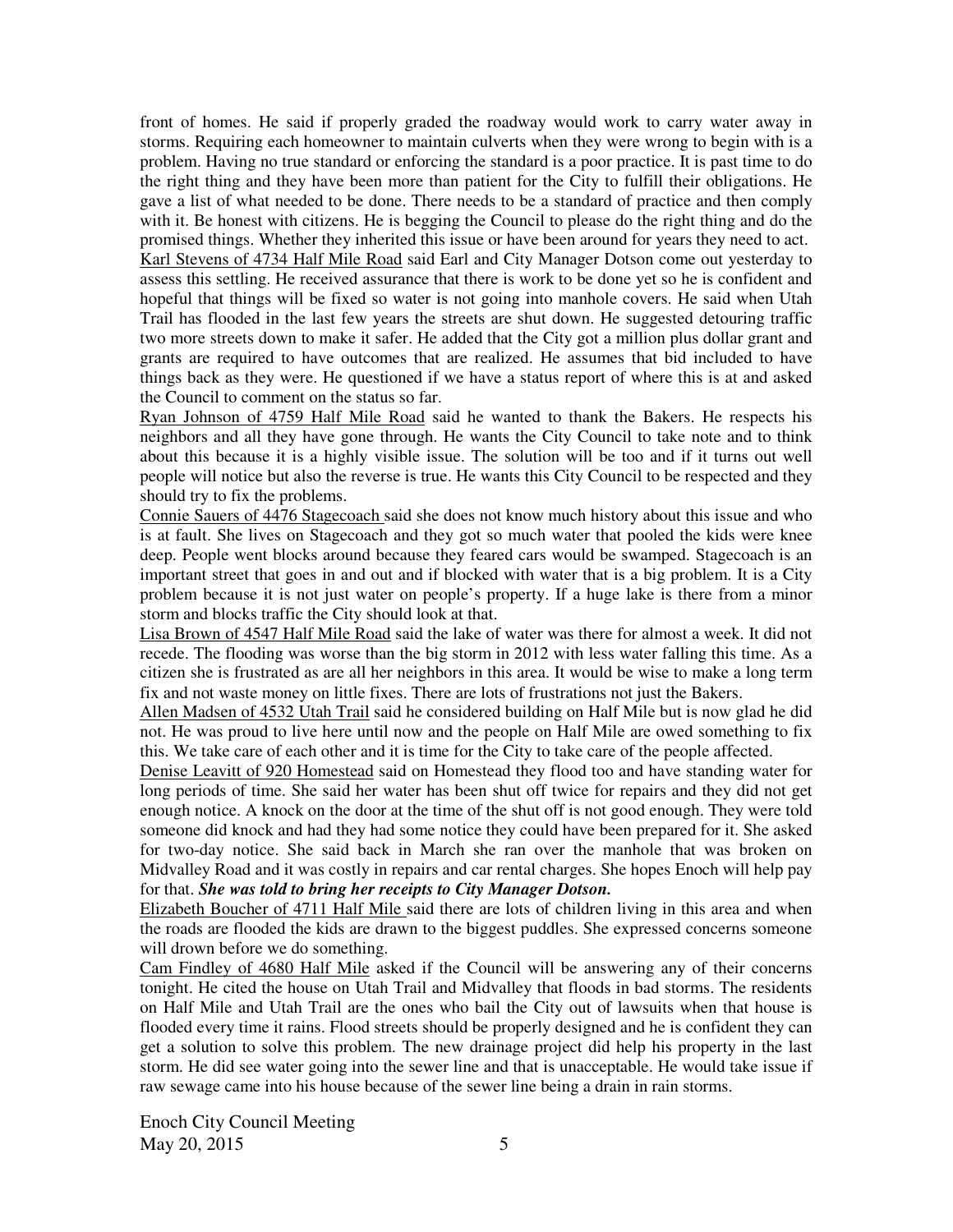*City Attorney Nick Turner said the Council cannot comment tonight because this is not noticed as an agenda item. Mayor Rasmussen said we need to use this time to the best of our ability. Honesty means a great deal for him and they want to do this right adding he understands the frustration. He would like City Manager Dotson to give report on the drainage project tonight and at the next meeting we will have this as an agenda item so we can tackle it head on.* 

Cody Mortensen of 4675 Half Mile said this is a tough job. He has been a construction manager before and it is not easy. The City needs to put something together and find good resources for how to fix this. Citizens want communication and to be talked to. They have had no updates on anything with the drainage system for months. Flooding is a major problem that does affect lives.

Richard Hollingshead of 4741 Half Mile said residents did not understand what this project was for. He heard it was to help solve flooding in heavy rains. There is a lot of misconception as to what this project was designed to do. He heard it was only to move water from Highway 91 and take it out into a field. That does not solve the problem in the streets.

Hilary Hollinghead said she would like a timeline because it is summer in two days and the road is not safe. She has been almost run off the road by drivers trying to stay out of the mud. They want notice of what is happening.

Angela Walker 4691 Half Mile said she has little girls who have almost been run over and she is not ok with that. Kids are not safe there. Her neighbors have been supportive in watching the kids but they could drown in puddles. She wants a safe place for the kids and it is not safe now. Please fix the streets.

Mayor Rasmussen thanked them for comments.

### **12. CORRESPONDENCE-**none

## **13. COUNCIL/STAFF REPORTS**

Mayor Rasmussen asked City Manager Dotson to tell about the drainage project. City Manager Dotson said after the August, 2012 flood he went out to seek resources to solve the issues that came into play. He contacted many agencies and found we did not qualify for aid because there is a threshold for damage and we did not meet that. He located the NRCS, Natural Resource Conservation Services. They got involved and had one million dollars to do a project. That was with a 25% match in cash or "in kind" labor within certain parameters. This was called an "emergency watershed project". An engineering firm out of Idaho was hired to do all projects in Utah and they designed the project over  $1\frac{1}{2}$  years of work. This was meant to come up with solutions for what happened in the 2012 storm only where great volumes of water came from I-15 and Highway 91 running down through the neighborhoods. He gave more details of the two-part plan adding money issues dictated how much could be done. After prairie dog issues were mitigated which took longer than anyone could have imagined they finally got approval to dig. We did not have the equipment or expertise to do the work and we only had 180 days from start to finish. We contracted with Precision Pipeline to install only the pipeline. They were not hired to do the compaction. Watson Engineering was hired for compaction testing and McMillan Engineering oversaw the project. He gave more details of where the pipeline was laid and how the water was going to flow from the inlet structure on Highway 91 and Enoch Road. The prairie dog issues kept us from starting until winter and also we had a conflict with the sewer line on Half Mile. We had to put in a new sewer line to make room for the drainage pipes. We have been talking to Western Rock, Sunroc and Ashdown to get asphalt. Temperature is a factor in paving and we check every day to see if they are opening the batch plants. Earl said he has no bids back yet from any of the asphalt companies. In the meantime they met with the Bakers and walked Half Mile Road Monday night. Because we got a lot of complaints about how bad it was with the mud we went in and tried to put gravel down in an attempt to make it better for the winter. That may not have been the best idea because now we have to remove that gravel to do more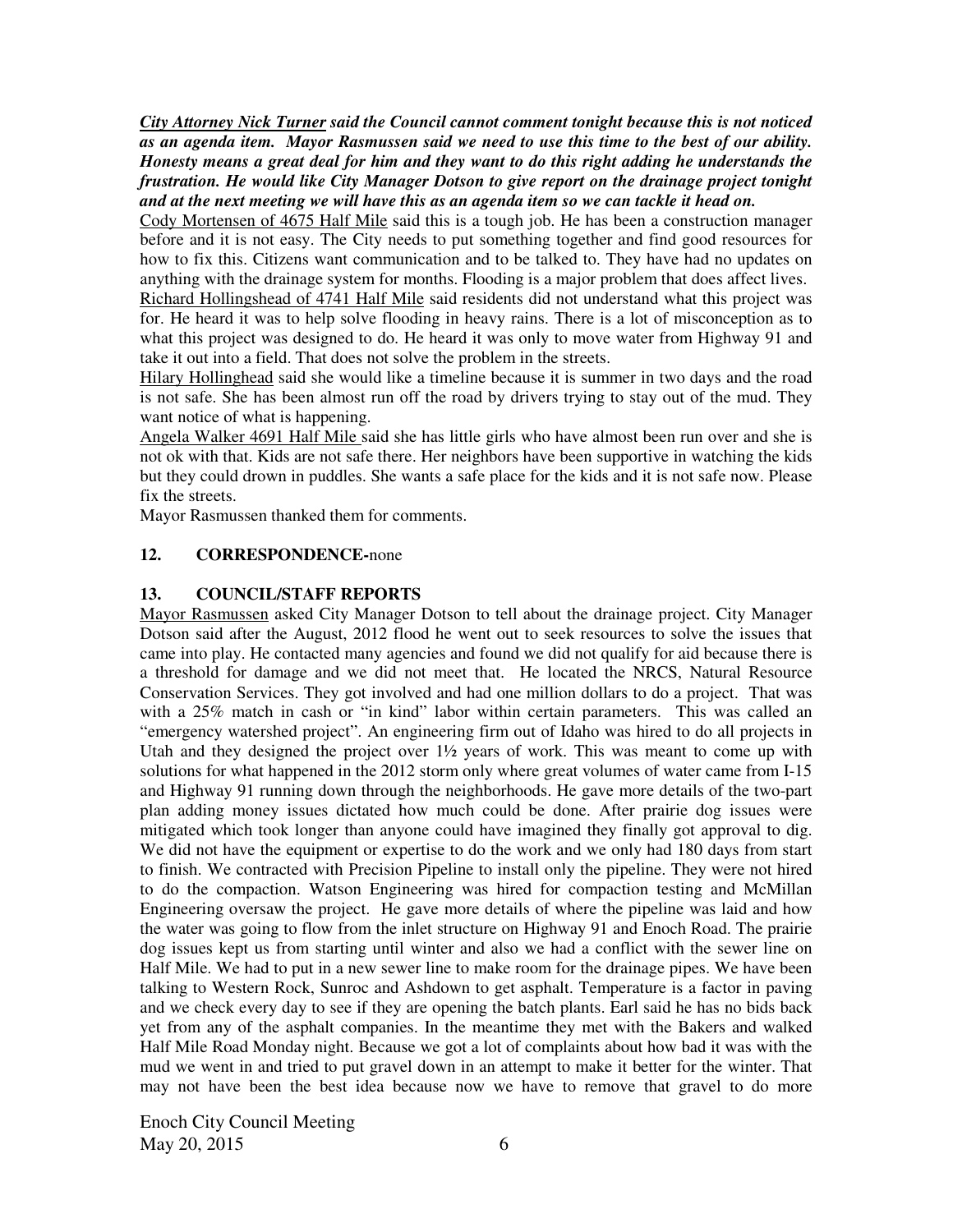compaction testing. He told about plans for compaction testing on the new sewer line and checking the manholes. When asphalt becomes available they will put three inches down on the torn up parts of the roads and chip seal the whole road in the fall. We do chip sealing every 4 or 5 years and we use the special oil that lasts longer. That is the plan for the roads. There are budgetary challenges and very little money to do this. This road fix has nothing to do with the NRCS grant money. We are using B&C road funds and other funds to fix this.

We have a plan for Utah Trail, Quickdraw and Oregon Trail. Those roads have issues and we know that. It would be easy to put a pipe under the road however then the water goes to someone else's property. We need a long term plan to divert the water. When Half Mile is ready to be asphalted we will design it different. Blue Stakes has marked it and we took the culvert out and dug a bigger ditch to try to help Utah Trail to take that water into the culverts faster. Everything we do impacts something else and we have to get good solutions.

 Council Member Wilcken said the Council took a stance and created the drainage enterprise fund which will generate \$42,000 a year that is earmarked for drainage projects. We have to figure out what does the most good for the most people with the least amount of money. We have to dig a longer ditch because we can't let the water go wherever it wants to. We have to plan it. He explained how the water flows out to the northwest. Council Member Wilcken said they are talking with a landowner to create a place where this water will end up. We can't give more details while in active negotiations regarding the land purchase.

City Manager Dotson said, regarding drainage in front of homes, there was a discussion of replacing the culverts in years past and that was not done. We can survey the grade that but that is not free. We have to work it into the plan. This City Council has to decide where the money comes from if we are to replace culverts in front of homes. How do we do that and pay for it not to mention engineering costs which are expensive too. The original intent of the storm drainage system was to take the volume of water that fell in the August 2012 storm and to move it through a pipe instead of having it run through properties. It was not designed to fix all of the storm water problems in Enoch. That would have cost millions more. We did not do the first stage of this project because it was too costly. Also we could not get the easements to put the water into ponds in private fields. He gave more details of additions that could be added if we had the money.

A resident said that was not communicated to the citizens. Most thought this project would fix things. Some people in attendance told him if you came to meetings you knew that. City Manager Dotson said this is same with everything. We try to communicate but people do not look at what we post to give information. They come to City Council meetings only when they are mad. We struggle with getting anyone to read things we post on social media and our website but will continue to try.There was more discussion about the issue of loss of gravity flow starting at Utah Trail where the ground flattens out. That is why drop boxes on Half Mile would not be effective. That is also why we had to use 60" pipe. Water does not flow that well through the flatter areas and definitely not as fast as we want it too. That is the nature of flat ground. The water is not moving fast enough and it pools in flatter areas.

Mayor Rasmussen said we will look at all possibilities and have this on the next agenda to discuss projects and timelines. The residents do deserve to know what will happen. Council Member Wilcken said City Manager Dotson has list of concerns and issues. The current budget is open now and money can be moved around. Staff will gather some estimates and information however the funding decision rests with the Council.

City Manager Dotson reported the Business Expo last Saturday was successful with 60 participants. Last year only 23 participated. He asked the Council if they want to consider a transportation resolution. The County is requesting input about putting the transportation tax increase on the November ballot. He said he knows they don't support a tax increase but this is to put the question on the ballot for residents to decide.